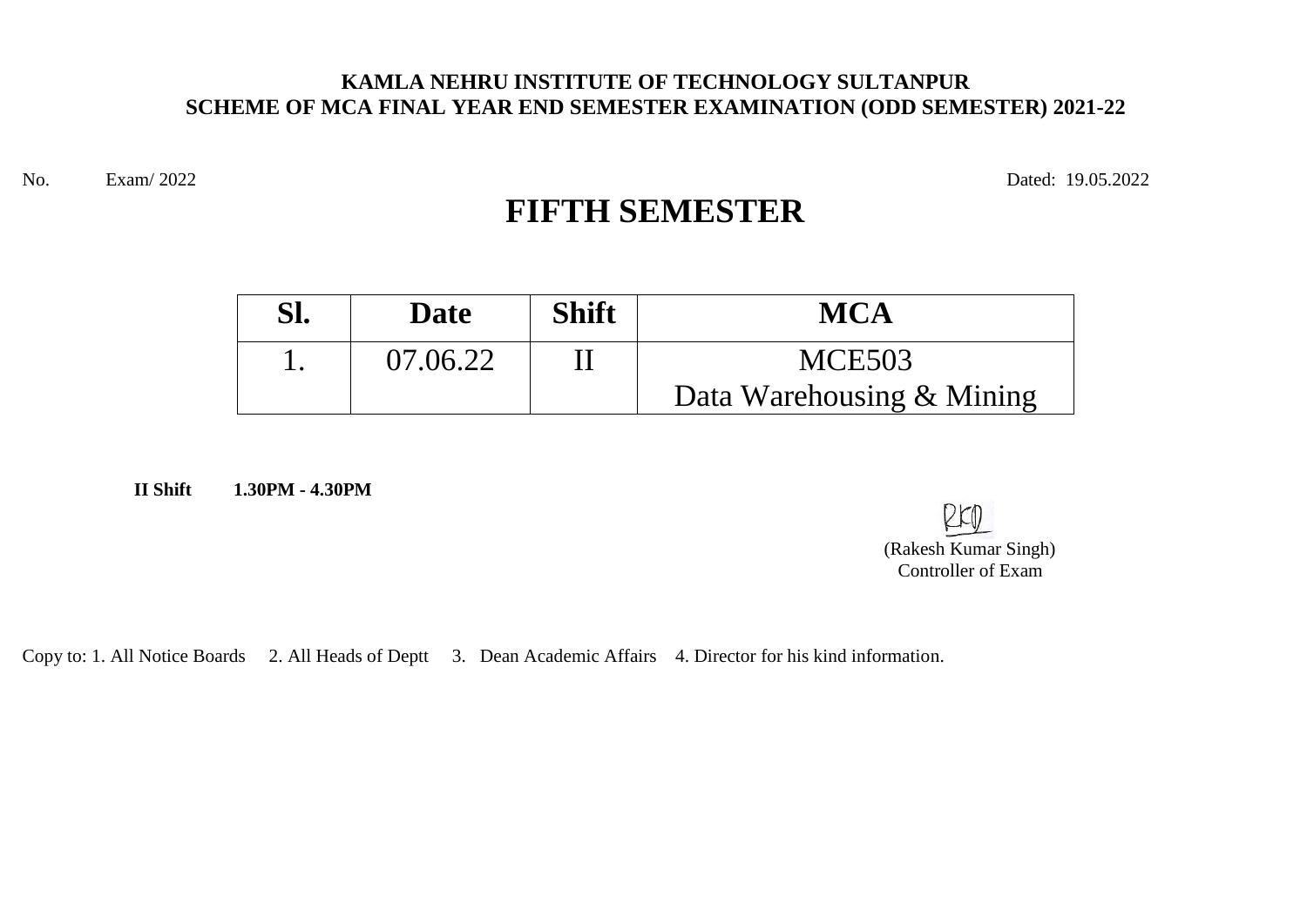# **KAMLA NEHRU INSTITUTE OF TECHNOLOGY SULTANPUR**

# **SCHEME OF B. TECH FINAL YEAR END SEMESTER EXAMINATION (EVEN SEMESTER) 2021-22**

No. Exam/ 2022 Dated: 17.05.2022

| Sl. | Date     | <b>Shift</b> | <b>CIVIL</b>       | COMP.            | IT               | <b>ELECTR</b>             | ELEX.                    | <b>MECH</b>               |
|-----|----------|--------------|--------------------|------------------|------------------|---------------------------|--------------------------|---------------------------|
|     | 27.05.22 | $\mathbf{I}$ | <b>KOE086</b>      | <b>KOE093</b>    | <b>KOE093</b>    | <b>KOE084</b>             | <b>KOE082</b>            | <b>KOE085</b>             |
|     |          |              | Industrial         | Data Warehousing | Data Warehousing | Introduction to           | <b>Biomedical Signal</b> | <b>Quality Management</b> |
|     |          |              | Optimization       | & Data Mining    | & Data Mining    | <b>Smart Grid</b>         | Processing               |                           |
|     |          |              | Techniques         |                  |                  |                           |                          |                           |
| 2.  | 02.06.22 | $\mathbf{I}$ | <b>KHU802</b>      | <b>KHU801</b>    | <b>KHU801</b>    | <b>KHU802</b>             | <b>KHU801</b>            | <b>KHU802</b>             |
|     |          |              | Project management | Rural            | Rural            | <b>Project Management</b> | Rural                    | Project management        |
|     |          |              | & Entrepreneurship | Development:     | Development:     | $&$ Entrepreneurship      | Development:             | & Entrepreneurship        |
|     |          |              |                    | Administration & | Administration & |                           | Administration &         |                           |
|     |          |              |                    | Planning         | Planning         |                           | Planning                 |                           |

**EIGHTH SEMESTER**

**II Shift 1.30PM - 4.30 PM** 

| RKD                  |
|----------------------|
| (Rakesh Kumar Singh) |
| Controller of Exam   |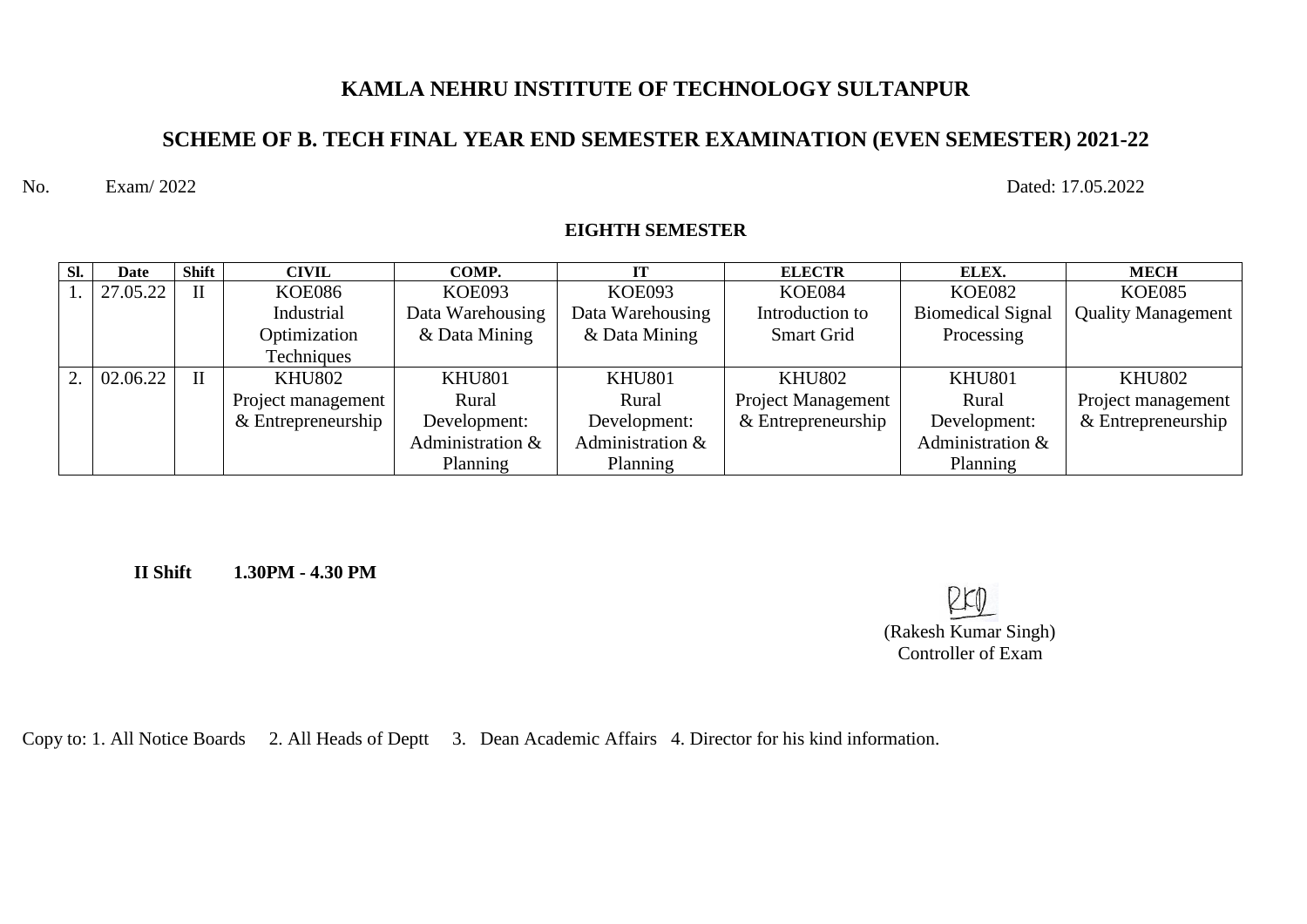## **KAMLA NEHRU INSTITUTE OF TECHNOLOGY SULTANPUR SCHEME OF B. TECH THIRD YEAR END SEMESTER EXAMINATION (EVEN SEMESTER) 2021-22**

No. Exam/ 2022 Dated: 17.05.2022

#### **SIXTH SEMESTER**

| Sl. | <b>Date</b> | <b>Shift</b> | <b>CIVIL</b>               | COMP.                 | <b>IT</b>             | <b>ELECTR</b>             | ELEX.                   | <b>MECH</b>                |
|-----|-------------|--------------|----------------------------|-----------------------|-----------------------|---------------------------|-------------------------|----------------------------|
|     | 26.05.22    | $\mathbf{I}$ | <b>KCE601</b>              | <b>KCS601</b>         | <b>KCS601</b>         | <b>KEE601</b>             | <b>KEC601</b>           | <b>KME601</b>              |
|     |             |              | Design of Concrete         | Software              | Software              | Power System -II          | Digital                 | Refrigeration and          |
|     |             |              | <b>Structures</b>          | Engineering           | Engineering           |                           | Communication           | Air Conditioning           |
| 2.  | 28.05.22    | $\mathbf{I}$ | <b>KCE602</b>              |                       | <b>KIT601</b>         | <b>KEE602</b>             | <b>KEC602</b>           | <b>KME602</b>              |
|     |             |              | Transportation             | <b>KCS602</b>         | Data Analytics        | Microprocessor and        | <b>Control Systems</b>  | Machine Design             |
|     |             |              | Engineering                | Web Technology        |                       | Microcontroller           |                         |                            |
| 3.  | 30.05.22    | $\mathbf{I}$ | <b>KCE603</b>              | <b>KCS603</b>         | <b>KCS603</b>         | <b>KEE603</b>             | <b>KEC603</b>           | <b>KME603</b>              |
|     |             |              | Environmental              | Computer              | Computer              | <b>Power Electronics</b>  | Antenna and Wave        | Theory of Machines         |
|     |             |              | Engineering                | <b>Networks</b>       | <b>Networks</b>       |                           | Propagation             |                            |
| 4.  | 01.06.22    | $\mathbf{I}$ |                            |                       |                       | <b>KEE065</b>             | KEC064                  | <b>KME062</b>              |
|     |             |              | <b>KCE064</b>              | <b>KCS061</b>         | <b>KCS061</b>         | <b>Electrical Energy</b>  | Analog Signal           | Artificial                 |
|     |             |              | <b>Foundation Design</b>   | Big Data              | Big Data              | Utilization and           | Processing              | Intelligence               |
|     |             |              |                            |                       |                       | Traction                  |                         |                            |
|     |             | $\mathbf{I}$ | <b>KOE066</b>              | <b>KOE065</b>         | <b>KOE065</b>         | <b>KOE065</b>             | <b>KOE062</b>           | <b>KOE065</b>              |
| 5.  | 03.06.22    |              | GIS & Remote               | <b>Computer Based</b> | <b>Computer Based</b> | <b>Special Electrical</b> | <b>Embedded Systems</b> | <b>Computer Based</b>      |
|     |             |              | Sensing                    | Numerical             | Numerical             | Machines                  |                         | Numerical                  |
|     |             |              |                            | Techniques            | Techniques            |                           |                         | Techniques                 |
| 6.  |             | $\mathbf{I}$ | <b>KNC601</b>              | <b>KNC602</b>         | <b>KNC602</b>         | <b>KNC601</b>             | <b>KNC602</b>           | <b>KNC601</b>              |
|     | 07.06.22    |              | Indian Tradition,          | Constitution of       | Constitution of       | Indian Tradition,         | Constitution of         | Indian Tradition,          |
|     |             |              | <b>Culture and Society</b> | India, Law and        | India, Law and        | Culture and Society       | India, Law and          | <b>Culture and Society</b> |
|     |             |              |                            | Engineering           | Engineering           |                           | Engineering             |                            |

**II Shift 1.30PM - 4.30PM** 

(Rakesh Kumar Singh) Controller of Exam